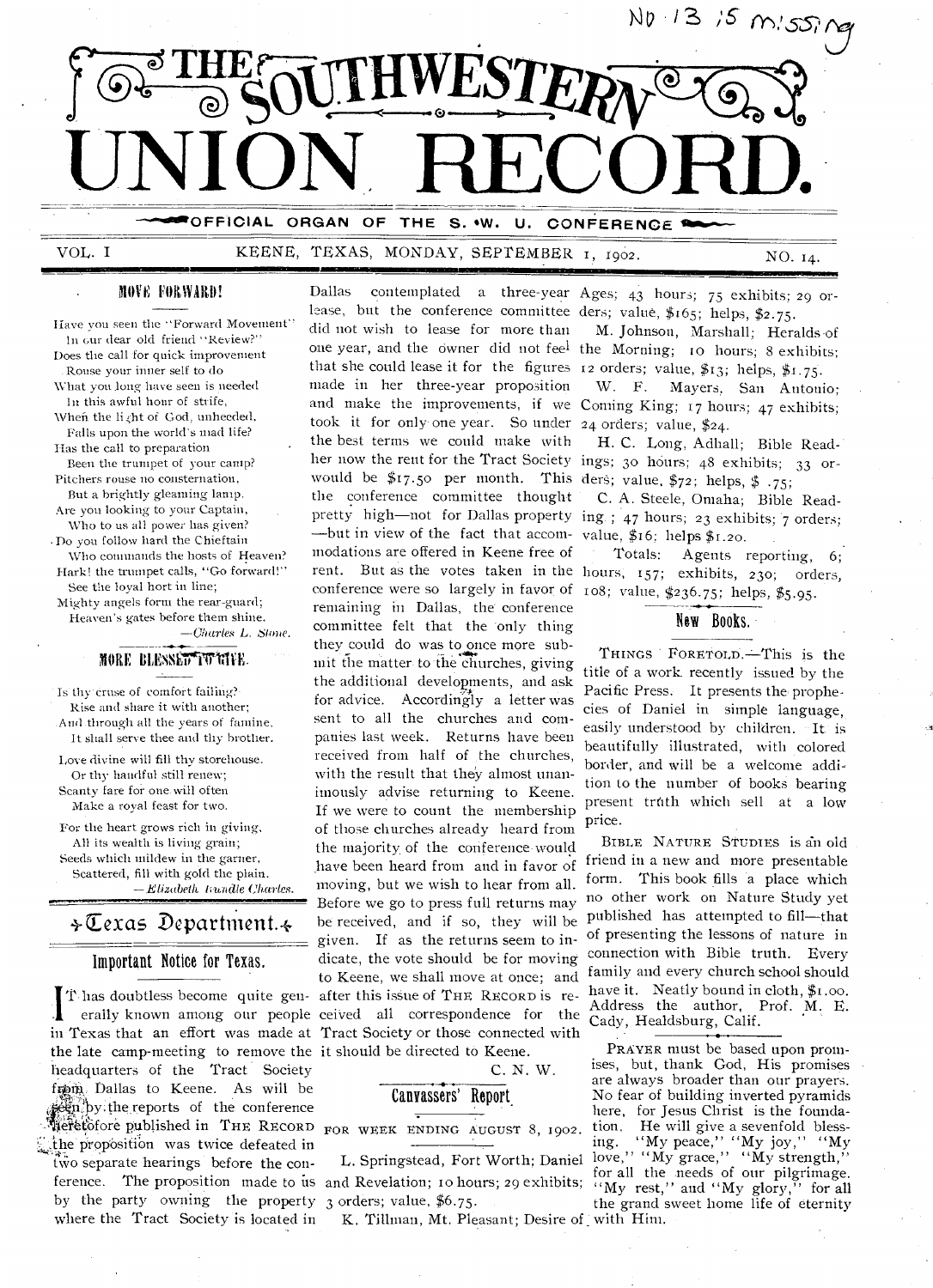### To the Canvassers.

JLEASE bear in mind that whenever you send in an order for books, to give the county, as well as  $we$  have no time to lose. the town where they are to be sent. This will enable you to receive your orders much more promptly, for, frequently we find two towns of the same name in different counties, and unless the county is explicitly given, we have to write and inquire, hence delay in filling the order. Also, please, do not forget you duplicate weekly reports—one to the Secretary, and one to the State Agent, J. M. Dickerson, Springfield, Arkansas, till further notice.

Possibly have said enough in the last few issues of this paper on this line of the work, but still feel burthe of the work, but still leel bur-<br>dened to press the matter, particularly minister and as I realize that the Lord is stirring the hearts of the people to take hold of the work. I quote from volume 6, page 34, on revival of the canvassing work:

This work has not, of late, had the life infused into it which was once given by the agents who made it their speciality. Many of our canvassers, if truly converted, and con-secrated can accomplish more in this line than in any other in bringing the truth for this time before the people.

We have the word of God to show that the end is near. The world is to be warned, and, as never before, we are to be laborers for Christ. The words and works of all men, are to be tried. That which is to be done in warning the world, must be done without delay. Let not the canvassing work be left to languish. Let the books containg the light on present truth be placed before as many as possible. There is need of men of deep Christian experience; men of well-balanced minds, strong and well educated, to engage in this work. Educate, educate young men and women to sell the books which the Lord, by His Holy Spirit, has stirred His by THS Trofy Spirit, has stirted THS a trip North. persons be connected with experienced workers that they may learn how to work. Let them seek God most earn-<br>estly. These may do a good work These may do a good work in canvassing if they will obey the words, "Take heed unto thyself, and unto the doctrine." $-1$  Tim. 4:16. The Lord designs that the light which He has given on the Scriptures shall shine forth in clear, bright rays; and it is the duty of our canvassers to put forth a strong, united effort that God's designs may be accomplished. The enemy of souls realizes with Elder Parmele, of Kansas, in this, and he is using every means in the tent work during the Spring his power to lead the canvasser to take up some other line of work. This order of things should changed. God calls the canvassers back to their terest of the work. his power to lead the canvasser to and first of the Summer, and later

**Grkansas**  $\oint$  **Department.** work. "He calls for volunteers who there is opportunity." The Master their efforts quite a number have be-Who will respond to the call? Who will respond to the call? meeting. It is hoped that fruit-bear-<br>"We have no time to lose." ing will be the result. Who will go forth with our publications?" . "The Lord imparts a fitness to every man and woman who will<br>co-operate with divine power." co-operate with divine "All the requisite talent, courage, perseverance, faith and tact will come<br>as they put the armor on." "Those as they put the armor on." who use entrusted talents to His glory, weaving Bible principles into the web, will be given success. We trust in Him who will never fail."

assistance." "As God blesses the earnest efforts to place the truth befaithful canvasser. Careless specta-meeting, will embrace this last opporof Jesus sees it in the light shining prayers. Don't forget the time, Sepfrom the cross." "When the can- tember 11-22. vasser enters upon his work, lie should not allow himself to be diverted, but should intelligently keep to the point with all diligence." "By diligence in canvassing, by faithfully presenting to the people the cross of Calvary, the canvasser doubles his power for usefulness." "Laziness and indolence are not the fruit borne upon the Christian tree. No soul can practice prevarication or dishonesty in handling the Lord's goods and stand guiltless before God. All who do this are, in action, denying Christ. While they profess to keep and teach God's law, they fail to maintain its principles." •

#### ITEMS OF INTEREST.

SISTER Kate Beeler, who has been through the summer, has taken the way to make a Sabbath school a sucschool in Malvern.

ELDER A. E. Field, at present atwill go from there to our campmeeting in the southern part of the State, Nathan, Pike county, which opened vineyard may keep continually presson the 28th, ultimo.

BRO. V. B. Watts, who labored with Brother Bender in the same line, is at present in Batesville in the in-

will put all their energies and enlight-been located in Jonesboro during the ment into the work, helping wherever Spring and Summer, and through calls for every one to do the part come interested in the truth, thus. given him according to his ability. laying a nucleus for the incoming SEVERAL of the canvassers have ing will be the result.

> SISTER M. C. Otis, of Mansfield, who was present at the Little Rock campmeeting, felt that the Lord wonderfully blessed her with health and strength to attend the meeting, has been very ill since her return home, occasioned by -overdoing, is now providentially convalescing; she is seventy-nine years of age.

are to work and pray, putting our last campmeeting of this season, will "The humble efficient worker who ginning September 11 and ending on obediently responds to the call of the 22d. Surely our State is blessed God, may be sure of receiving divine with campmeetings this year; and no minister and the evangelist in their not attending—lack of opportunity. fore the people, so He will bless the have kept them from the previous tors may not appreciate your work or tunity and go to Jonesboro and help see its importance, but the servant support it by their presence and their CAMPMEETING. - Our fourth and be held at Jonesboro, Arkansas, be-"As God blesses the one ought to give for an excuse in Those whose duties and worldly cares

#### Little Rock.

BROTHER Bender is contemplating with a tent next Summer. The engaged in Bible work in Little Rock in doing his part. This is the only tending the Oklahoma campmeeting, the City and neighboring country. THE tent meetings were discontinued with the meeting Sunday. night, August 24, and the tent will be shipped to Jonesboro. The work here will be continued by house to house work and Bible classes held in different parts of the City, whenever a sufficient number can be gotten together. In this way the Summer's work will be bound off, and a good foundation laid for the Winter's work. This, we believe, will give permanency to the work, and will cause a steady growth which will develop into a strong interest for further work church here is of good courage and the Sabbath school is doing a good work, for every one seems interested cess. Sister Beeler has been doing a good work in visiting. Brother Beesely and Louis Sickler are canvassing With prayers that these labors may prosper and that every worker in the ing forward with the Lord. We will still continue to press the battle on, and be able to rescue some prisoners that have been bound with the cords of sin. We ask that the brethren remember the work here in prayer to God, V. B. WATTS

BENDER,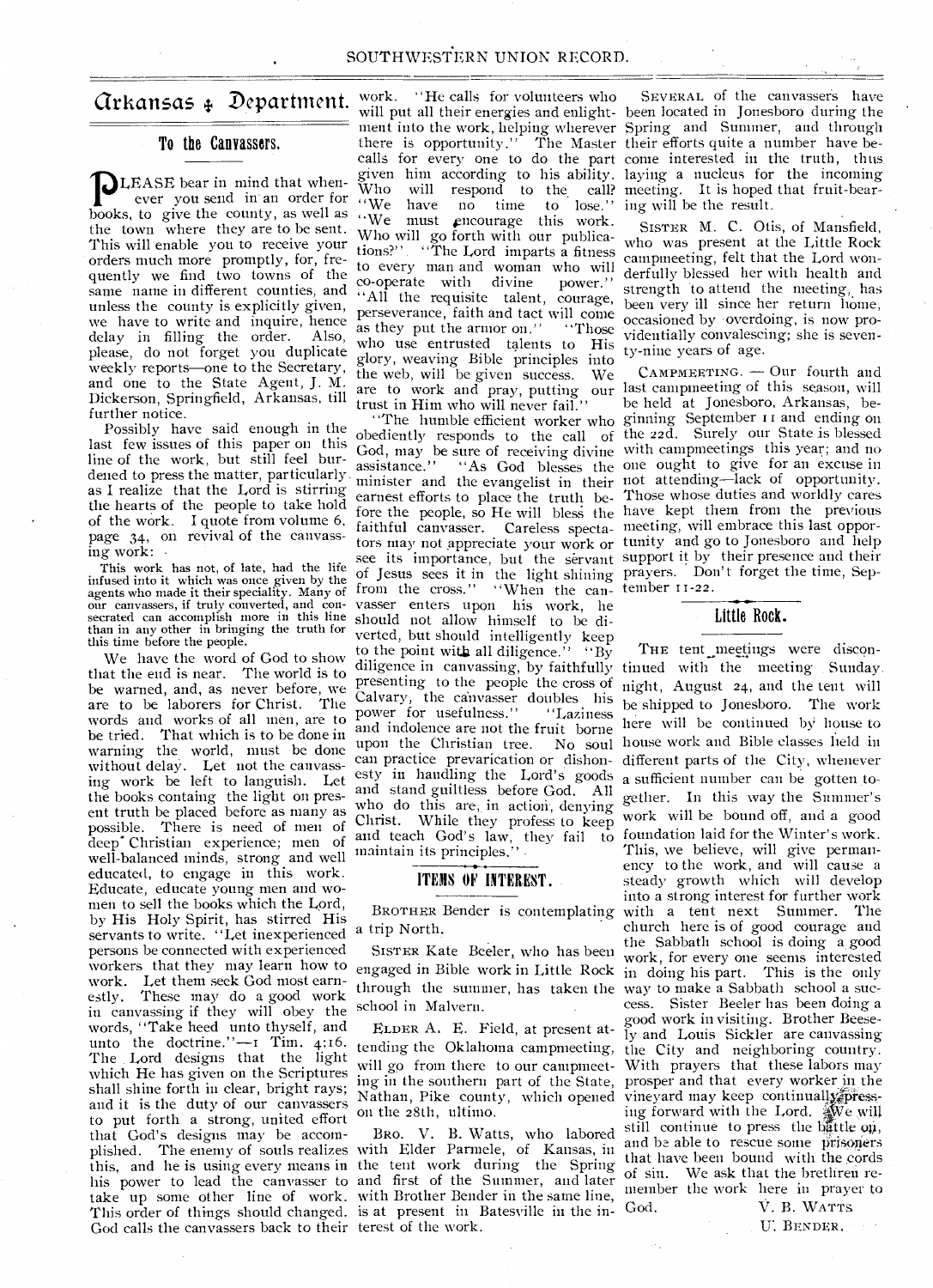| $\star \mathbb{C}$ he÷ Union ÷ Record. $\star$                   |
|------------------------------------------------------------------|
| A WEEKLY JOURNAL .                                               |
| Published by the Southwestern Union Con-                         |
| ference of the Seventh-day Adventists.                           |
| $C. N. WooowaxD. - - - - - -$<br>Editor<br>and Business Manager. |
| G. G. RUPERT, - - - - Associate Editor.                          |
| Subscription Price, per year, -<br>$- - 2.50$                    |
| Clubs of Ten, one year, $- - - - 45$                             |
| AGENTS:                                                          |

Oklahoma.

Arkansas Tract Society, Springdale, Arkansas Texas Tract Society, No. 510 Jackson Street, Dallas, Texas.

All papers will be discontinued when the time expires, unless promptly renewed.

Subscribers who do not receive their paper regularly should notify the office of publicaare not responsible for the mailing of the papers.

should be addressed, and all remittances and and be wanting in the love. individuals. All business communications money orders made payable to the S..W. U. RECORD, Keene, Johnson County, Texas.

#### To Fathers.

استكفه الكتفريط

**Material View** 

**FATHERS**, provoke not your chil-<br>dreu with unreasonable com- to deny himself of all good things of<br>mands and perpetual restrictions. life." That is what Eve thought,— ATHERS, provoke not your chil-Govern your own tempers, and never what was the use of living if she speak to them in angry shrill tones. could not have the forbidden fruit? Quiet, soft words, positively spoken, are far more effectual in securing throw stones at our common mother. their obedience.

shape by constant pruning. Nip living in this misery?" and too often their bad habits in the bud. Worthy they put a summary end to their lives. Texas, August 27, 1902, of flux, sons are rocked in the arms of worthy "Is not the life more than meat?" mothers, and trained for life by judi-Would it not be far better to deny N. and-R. A. Geddie. Little Arthur cious fathers.

lowering the standard of morality for be full of life and vigor, able to en-two days old at the time of his death. your sons, while you elevate it for joy everythig to the full,—than to We laid the loved one in the tomb your daughters. Let there be but have pleasure at the table and misery one standard for both sexes; and everywhere else? But this is an exthere is but little danger of getting treme statement of the case. The Taylor. that standard too high. We should fact is, that the man who is content not be governed in this matter so with the bill given to man in Fden, much by looks as by principles. Vice gets more positive enjoyment out of is just as degrading and damning, and virtue just as refining and elevating, to the masculine as it is to the of the word "delicious." feminine character. -

Before closing I will give a few rules for parents which , we hope will be appreciated alike by fathers and mothers. .

. 1. Inculcate sound principles, and enforce good conduct.

2. Deal gently, but firmly, with your children.

3. Be positive; mean what you say to them.

what you will not allow at another, the circumstances being similar.

5. Make as few -prohibitory laws as possible, but be sure to execute those you make.

Oklahoma Tract Society, Oklahoma City, sure to secure the affectionate obedience of your children; but pet, spoil, and indulge them, and they will be miserable and you will be wretched.

It is within the purview of parental power to govern children wisely and well, and parents who fail to do so will not be held guiltless. Parental cently been revised and enlarged and explaint the Tract Society, as the latter love is commensurate with the inter-are in every way improved. est taken in and care bestowed upon their offspring. Free us from the which barely covers the cost of send-Money, or letters, should not be sent to the care, and we will lose the interest,

W. J. GREGORY:

#### The Life More Than Meat

THERS, provoke not your chil-<br>dren with unreasonable com- to deny himself of all good things of Fathers, keep your boys in good heard saying, "What is the use of Fathers, never make the mistake of pleasing to the palate,—and always two years, seven months and twentymight as well not live at all as There are not many of us who can But those same persons are frequently the appetite and eat food not quite so was born January 5, 1900, and was the hours he spends at the table than  $\epsilon$ anybody else in the world possibly of the word "delicious." Every joyments of the clean table, is the knowledge that there will be no bad

#### Another Splendid Opportunity.

4. Do not tolerate at one time Nurses, connected with the Sanita-Observe these rules and you will be regular course at one of our sanitari-READ and see if this does not mean you. The Correspondence School for rium Medical Missionary Training School, will begin a new class the first of October. Lessons are sent weekly to students who are unable to leave home duties in order to take. a ums. This is the fourth year this work has been carried on, and hundreds are availing themselves of it. Studies on eleven subjects are given, among which Christian help work, and' care and treatment of the sick are prominent. Our lessons have re-

EOPLE often remark, "One be glad to hear from all who are interested. A descriptive circular giving full particnlars, also testimonials from those who have taken the course, will be sent free on application. Address: The tuition fee is three dollars, ing out lessons, correcting the replies, and returning the reports to the pupil. The text-books for this work are furnished at actual cost price. We shall organize a new class in October, which will continue one year (some finish in six months), and shall

Correspondence Department, Sanitarium Training School, Battle Creek, Michigan:

#### Obituary.

DIED at Keene, Johnson county, Charlie Arthur, youngest child of J. with. the bright hope of meeting him in the first resurrection. Words of comfort were spoken by Eld. Elisha

#### A Two-Fold Apostasy,

anybody else in the world possibly  $\parallel$  deals with living issues. Eld.<br>can. He alone knows the meaning  $\parallel$  T. Jones said of this tract "Spread of the word deficious. Every it everywhere," and that so doing lie alone has the "good things" of would help to spread the Third Anlife. As lie eats, he thanks God, gel's Message. Only a limited num-"who daily loadeth us with benefits." ber are left. They are free except Not by any means the least of the en-postage, which is 16 cents per huntaste afterwards. E. J. WAGGONER. Boulevard, Minneapolis, Minn.. HIS is the title of a tract which A. T. Jones said of this tract, "Spread dred. Address the author, Elder H. F. Phelps, 118 W. Minnehaha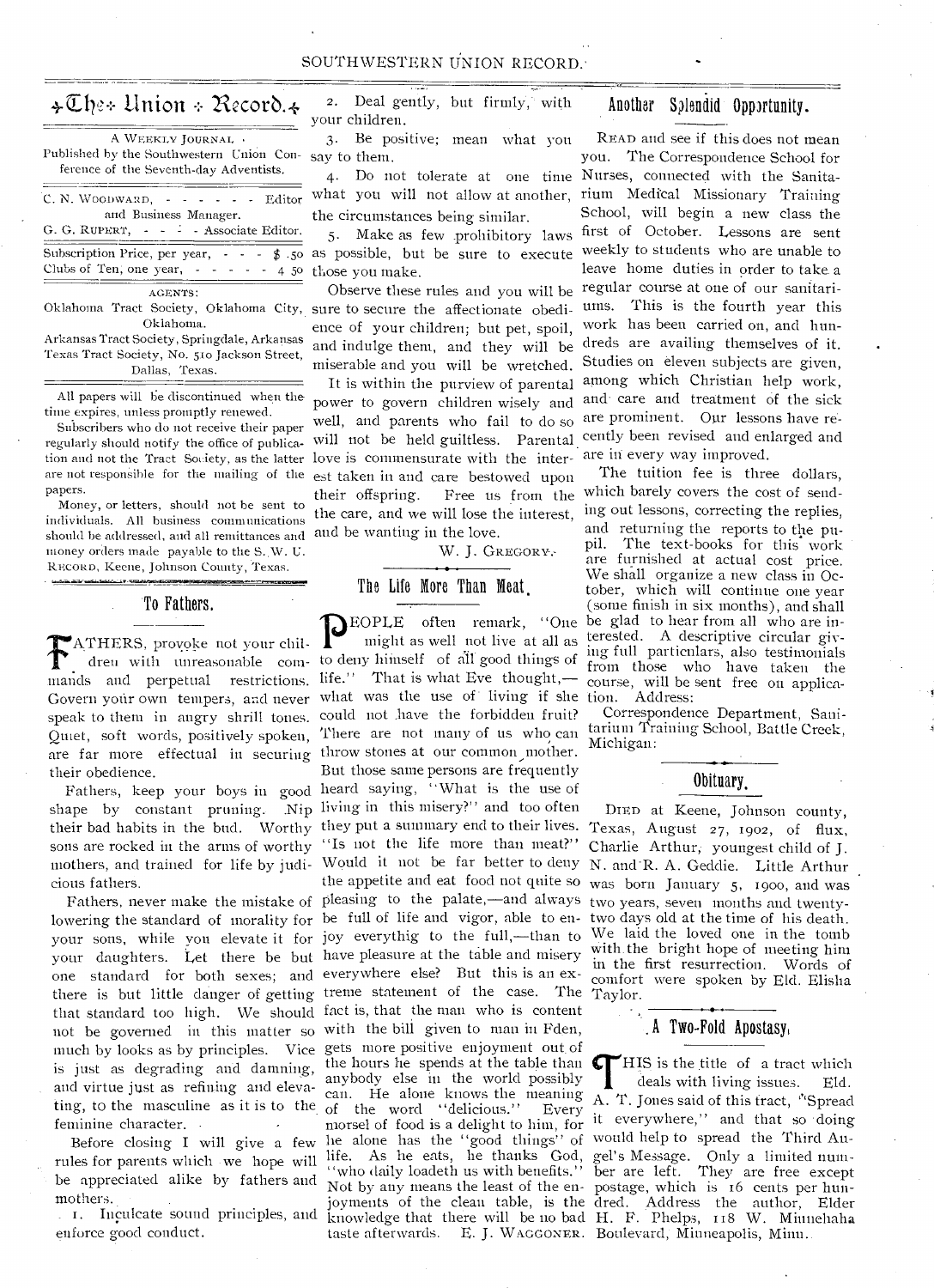# Doctrinal.

**The Events Connected With the 1000 Years of Revelation Twenty.** 

#### BY ELDER.G. G. RUPERT.

#### THE GATHERING OF ISRAEL.

HERE is a period of history mentioned in the scriptures as "the captivity." There is also mentioned in connection with this period a time called "the gathering." Both of these terms apply to Israel. From these statements many have supposed that a time would come when the Jews would return to Palestine and settle again in that country, and have a kingdom as of old. It only requires a careful study of the scriptures to understand this subject clearly. The following scripture opens the subject before us:—

"For the children of Israel shall abide many days without a king, and without a prince, and without a sacrifice, and without an image, and without an ephod, and without a terephim. Afterward shall the children of Israel return, and seek the Lord their God, and David their king; and shall fear the Lord and His goodness in the latter days."— Hosea 3:4,5. The term, "latter days," plainly indicates the time to which this prophecy applies.

Now when was their kingdom taken away? prophet Ezekiel says, "And thou., profane wicked prince of Israel, whose day is come when iniquity shall have an end, thus saith the Lord God: Remove the diadem, and take off the crown; this shall not be the same; exalt him that is low, and abase him that is high. I will overturn, overturn, overturn it, and it shall be no more until he come whose right it is, and I will give it him.— Ezek. 21:25-27. This plainly gives the time, for the connection shows that Zedekiah was their last king. The date as given in the scriptures was 593 B. C. Saul was their first king. Says the Lord, "I gave them a king in my anger, and took him away in my wrath.— Hosea 13:11, Prior to this for four hundred years the Lord had ruled Israel by judges, as stated in Acts: "The God of this people of Israel chose our fathers, and exalted the people when they dwelt as strangers in the land of Egypt, and with a high arm brought he them out of it. And about the time of forty years suffered he their manners in the wilderness. And when he had destroyed seven nations in the land of Canaan he divided the land to them by lot. And after that he gave unto them judges about the space of four hundred and fifty years until Samuel the prophet. And afterward they desired a king, and God gave unto them Saul, the son of Cis, a man of the tribe of Benjamin, by the space of forty years. And when he had removed him, he raised up unto them David to be their king; to whom also he gave testimony and said, I have found David, the son of Jesse, a man after mine own heart, which shall fulfil all my will."—Acts 13:17-22.

It was the Lord's intention in every age to be the direct ruler of His people. The prophet was to be His .mouthpiece, and so the judges of Israel were under the direct guidance of the Lord. But as Israel departed

from God they desired to have a king like other nations. Samuel being the prophet they made their appeal to him for a king. "Then all the elders of Israel gathered themselves together, and came to Samuel unto Ramah, and said unto him, Behold, thou art old, and thy sons walk not after thy ways; now make us a king to judge us. And Samuel prayed unto the Lord. And the Lord said unto Samuel, Hearken unto the voice of the people in all that they say unto thee; for they have not re jected thee, but they have rejected me, that I should not reign over them."—r Sam. 8:4-7.

Their request was granted, and they were governed by kings for the next four hundred and fifty years until the days of Zedekiah, who was the last king on the throne. This was what is called a theocratic form of government. The kings as well as the judges were governed by the prophet, who 'was the highest officer of state. They, having communication with God through visions, communicated the will of God to the king, thus making God the real ruler in this form of government. Many difficulties were experienced under the reign of the kings, owing to their apostacy and rebellion, and their refusal to listen to the voice of the prophets. This form of government was one, as before stated, wherein God was the indirect ruler. In order to show this more clearly we quote the following: "Then Solomon sat on the throne of the Lord as king instead of David his Father, The and prospered, and all Israel obeyed him."-I Chron. 29:23.

> We may see the necessity of a prophet from the following scripture: And Jehu, the son of Nimshi, shalt thou appoint to be king over Israel; and Elisha  $* * *$ shalt thou anoint to be prophet in thy room." $-1$  Kings 19:16. A prophet was necessary in order that the will of God might be made known to, and carried out by the people. The Roman Catholic system of union of church and state with the pope ruling upon the throne, calling himself the representative of God, is simply a counterfeit theocracy, there being no prophet of God to direct in the government. Every attempt of a manmade system to enthrone Christ as the ruler of any nation is only to set up another "Man of Sin" like the papacy. The diadem and crown were removed in the days of Zedekiah, and will never be restored "until he come whose right it is." Hence that time marks the beginning of "the captivity."

> The prophecy says, "I will overturn, overturn, overturn it." The diadem was taken off when they were taken captive by Babylon, 6o6 B. c. The government of Babylon was overturned by Medo-Persia, 538 B. C. Medo-Persia was overturned by Grecia, 331 B. c. Grecia .was succeeded by Rome as a universal government, and Judea became a Roman province; this made the third overturn. Then, said the prophet, "it shall be no more until he come Whose right it is, and I will give it him." The one mentioned "whose right it is, is Christ, and when he comes the second time in all his glory, "then shall he sit upon the throne of his glory."— Matt. 25:31.

> Thus the entire duration of "the captivity" extends from the time of Zedekiah, about six hundred,years before Christ, until the Lord comes, . The disciples, failing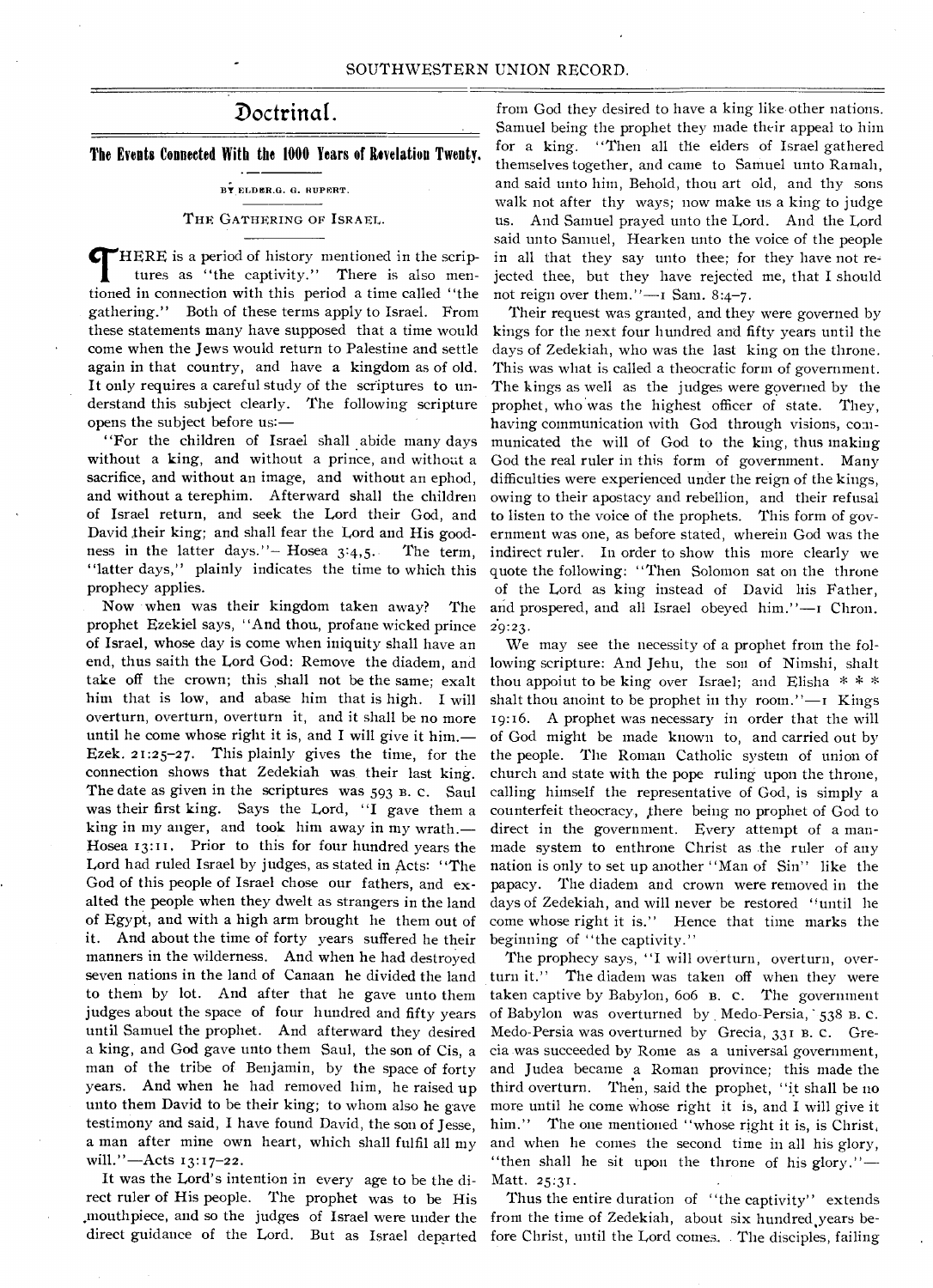to understand the length of time of the captivity, tindertook to crown Jesus at his fiirst advent. "And a very great multitude spread their garments in the way; others cut down branches from the trees and strewed them in the way. And the multitudes that went before, and that followed, cried, saying, Hosanna to the Son of David; blessed is he that cometh in the name of the Lord; Hosanna in the highest."-Matt. 21:8-11. But the disciples were disappointed in this undertaking. John explains why this disappointment came. "These things understood not his disciples at the first."—John  $12:16$ . Even after his resurrection they made the following request: "Lord, wilt thou at this time restore again the kingdom to Israel? And he said unto them, It is not for you to know the times or the seasons, which the Father hath put in his own power. But ye shall receive power after that the Holy Ghost is come upon you; and ye shall be witnesses unto me, both in Jerusalem, and in all Judea, and in all Samaria and to the uttermost parts of the earth." $-A$ cts  $1:6-8$ .

Following the day of Pentecost, in fulfillment of the promise, the matter was all cleared up in the minds of the disciples. Said the apostle Peter, "Men and brethren, let us freely speak unto you of the patriarch David, that he is both dead and buried, and his sepulcher is with us unto this day. Therefore, being a prophet, and knowing that God had sworn by an oath to him that of - the fruit of his loins, according to the flesh, he would raise up Christ to sit on his throne; he, seeing this, before spake of the resurrection of Christ, that his soul was not left in hell, neither his flesh did see corruption. This Jesus hath God raised up, whereof we all are witnesses. Therefore being by the right hand of God exalted, and having received of the Father the promise of the Holy Ghost, He has shed forth this which ye now see and hear. For David is not ascended into the heavens; but he saith himself, The Lord said unto my Lord, Sit thou on my right hand until I make thy foes thy footstool. Therefore let all the house of Israel know assuredly that God hath made that same Jesus, whom ye have crucified, both Lord and Christ."— Acts 2:29-36.

This shows that Christ was to ascend to heaven and sit on the right hand of the throne of God. How long? "Until I make thy foes thy footstool." When that time comes the Son receives the kingdom from the Father. This is at the close of the investigative judgment in heaven.

"I saw in the night visions, and behold, one like the Son of Man came with the clouds of heaven, and came to the Ancient of Days, and they brought him near before Him. And there was given him dominion, and glory, and a kingdom, that all people, nations, and languages should serve him; his dominion is an everlasting dominion which shall not pass away, and his kingdom that which shall not be destroyed,—Dan. 7:13,14. One more text tells us that when he comes the second time, he has "on his vesture and on his. thigh a name written, King of kings and Lord of lords."—Rev. 19:16.

Many have been mistaken regarding the restoration of Isrrel and the time of this restoration; but the text already cited makes the duration of the captivity plain,

and sets the time when they will receive the kingdom at the second coming of Christ. This we hold is so plain that no one need question it. And we would again call the attention of the reader to this thought, viz., that any individual, class of people, or government, that would in any way attempt to enthrone Christ as a king and ruler, is simply meditating to again do what Roman Catholicism did, and would thus make an image to the beast. The captivity will last till the Lord comes, and we need not expect another church and state government of which God will approve.

Now let us study "the gathering of Israel." The foundation for this study is laid in the Old Testament prophecies. The exact time this will take place is brought to view in the book of Revelation, and in this study we will examine the evidence from both the Old and the New Testaments. We read first in Isaiah:

*[ l'o be continued.]* 

#### Editorial Notes.

Do not delay a day in getting ready to attend the school this winter.

PROF. A. Covert is attending the Oklahoma meeting in the interest of the Keene school.

THE book stand on the Oklahoma camp ground is a neat one with a full assortment of all our hooks.

THE brethren attending the Gentry, Ark., campmeeting went home full of courage to sell their quota of Object Lessons.

PROF. Kunze will attend the Oklahoma meeting in the interest of the German department of the Keene school.

THE plan is to make the Oklahoma meeting especially a missionary meeting. The message is to go to all•the world, and this thought should ever be kept before us in all our meetings.

THE Southwestern Union Publishing House at Keene is prepared to do job work in good style and with promptness. Those who have printing to do will do well to correspond With us.

THE publishing interest of this denomination is surely one that should always be considered in all our work as one of great importance. There should now be a hundred selling our books where we now have but few.

THERE are a number we have learned of that are calculating to attend the Keene school the coming year. Some will move to Keene to send their children, while others will board at the Academy.

EVERY one now in the truth should be fitting up for some part in the work; some to teach, some to preach, some to sell publications, some to doctor, some to work in the Bible work, and those who have gifts in temporal things to help in that line. So we are all workers together with God.

THE Third Angel's Message is represensed in Revelation 7 by an angel ascending out of the east. How appropriate- like the rising of the sun till the whole earth is lightened with its glory. It is surely near the noon hour when the light is to shine with all power everywhere.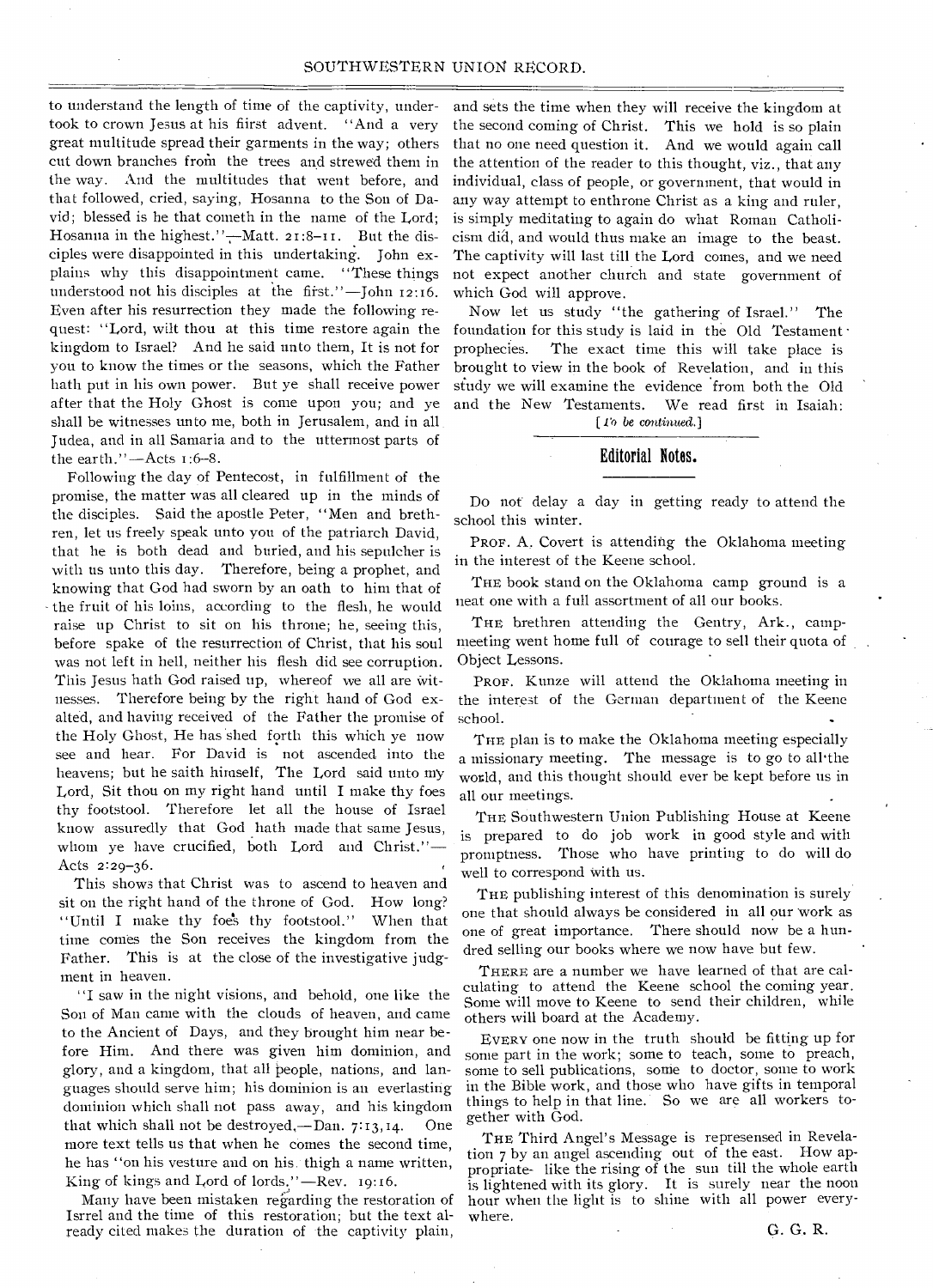#### SOUTHWESTERN UNION RECORD.

#### NOTWENDIGE KENNZEICHEN WIEDERGEBURT, DER BEKEHRUNG, UND DES GNADENSTANDES.

`ye seiner unb beiligex unb gottinniger das Leben des Christen wird, um so flarer ermeift fid) feine Siebergeburt nub (Mott. 0tfofern ift alleb, may bie 'Sibet bon ben Früchten des heiligen Geistes und von der Fülle der Gnade und Heiligung in Chrif= to ausgefagt, wenn es sich in einem Chrif= ten zeigt, ein Rennzeichen der Wiederge= burt. Aber diese höheren Stufen und (afabrungen unb ffrafte beb ebrifttid)en Lebens find darum noch nicht notwendige, unentbehrliche Kennzeichen des Lebens aus &At. Steffen mit 3u bobe, nottbenbige Rennmeieben beb Rnabenhanba, fiber bie Bibel hinausgehend, auf, fo verhindern mix an unferent Veil, bah hie betebrten Gottestinder fich ihres Gnadenstandes fröhlich gewiß werben, uno bringen es da= bin, bell; in einer \$erfammtung bon glatt= bigen kaum einer den anderen mit Gewiß= heit für ein Gottestind aufieht. Dies wirft mit Gott (Nöm. 5,1). Die tindliche Zu= dann fehr erfältend auf die chriftliche Bru= bertiebe unb ben Mitt int (Silattben. Tar= hem Ofauben tommenbe unb ben (fitattben um foll man in diefer Prüfung des Wied= ergt.borenfeir0 hrenge gegen lid) unb mil= de gegen andere fein. Bon notwendigen gibt Zeugni§ mit unferem Geifte u. f. w.'' Kennzeichen aber find nach der Bibel  $_\mathrm{34}$  ( $1$  Foh.  $2$ , 27. Nöm. 5, 5.  $1$  Foh, '5, nennen:

en und als ewiger Erlöfer Seiner Bläu= geiftes als nötig zur Wiedergeburt hingebigen Leben ift.  $1 \text{ Noh. } 4 \text{ } 1\text{-}6$ : "Ein jeg= offenbart, daß dies sein Ein und Alles ift) das Jefus Chriftus ist in das Fleisch ge= ift nicht von Gott." (1 Joh. 5, 1-4. 1 nor. 12, 3. W.plig. 4, 12 u. f. tu.) Bet (\$1)riffunt Mph fiir einen gotterfiitlten 20= rer und Borbild hält, der fann nicht wie= bergeboren fein buret) Seinen Slob unb Seine Auferstehung, der kann nicht leben in Christi Leben.

Oft finben mit bei mandyn fold)en Oeiffern biefe Don Csbrifto hammenbe au= gendeu. Aber diefe Tugenden haben fie nicht unmittelbar durch den heiligen Geist nub 0:briho geicfninft, fonbern fid) unter den Einflüssen einer chriftlichen Erziehung uno eines von christlichen Gedanken und (9runbf4en in maneben Stilden burcbge. brungenen %3ottbiebenb an,teeignet. Tenn bie Tatfache liegt vor, daß einzelne Men= fchen (befonders aus tüchtigen, vom Geifte Chrifti geheiligten Familien) fich eine

ganze Anzahl chriftlicher Tugenden aneig= bigen geht auch hervor, daß fie noch um berbindung zu ftehen.. Man fann fold) gläubigen beforgt waren. Chriftentum fecundäres (zweitgradiges) Christentum oder Naturchristentum nen= nen. Wenn folche Leute aber nicht an Christum, den gefreuzigten und aufer= ftandenen, glauben, fo ist es flar, daß sie noch im Fleische sind und noch nicht zu göttlichem Leben in Christo erneuert find. daß Christus noch nicht ihr Leben ift. Sehr oft zeigt sich das auch ganz klar in ber Abneigung und Feindschaft, welche sie, bei aller feinen Bildung, gegen entschied= enes Chriftentum haben. Biele folcher Leute, welche nachher noch zum lebendigen qitatiben unb milt 2Biebergeburt getommen en;" unb ha bie Schruachen fid) obnebin find, haben es auch betannt, daß, obwohl man fie allgemein für edle, chriftlich ge= finnte .2eute butt, fie hod) int tiefften Herzen eine Feindschaft wider das Kreuz Cfbrifti batten.

1. Der Glaube an Chriftum den Sohn Zuverficht noch vielfach angefochten jein. 1. Der Glaube an Chriftum den Sohn Zuverstähl noch vielfach angefochten fein.<br>Gottes, der ins Fleifch gefommen und für Manche, befonders John Weslen, haben unfere Sünden geftorben und auferftaud= ein unmittelbares Jeugnis des heiligen licher Geift, der da bekennet (d. h. wer es so oft es eintritt, so ist doch nichts aus der fommen, der ift von Gott. Cin jeglicher bigen verhüllt, haben oft die treueften gleiche, heifere Stirn. Nichts ift reizender Geift der da nicht befennet, daß Jefus gottestinder diefes vollen Zeugniffes er= und liebenswürdiger als eine gewiffe Chriftus ift in das Fleifch gefommen, der mangelt. Wus den Ermahnungen der Q= frohe, muntere Gemütsrrt. 2. Ein notwendiges Zeichen der Wieder= geburt unb Weebtfertigung iff her 3riebe verficht zur Gnade Gottes und das mit gewiß machende Zeugnis des heiligen Geiftes. Nöm. 8, 14–16: "Der Geist 10). Tod) faun biefer B•riebe unb biefe er.anbere Tinge hit bit gefieben tuorben. ftellt. Wher so wünschenswert dies ift und  $\mathfrak{S}$ chrift zu erweifen, daß es unbedingt no= tig ist. Besonders wenn mangelhafte, halb evangelische Lehre den Blick der Gläu= boffel an bie bereits tuiebergeborenen gfau=

nen, ohne felbft in perfönlicher Glaubens= eine Bermehrung diefer gewißheit bei den

Th. Jellinahaus.

(Fortfegung folgt.)

BEMERKUNGEN UEBER UNSER VER-

## HALTEN.

Strebe nady sSottfoutmenbeit, ober nidjt nach dem Scheine der Vollkommenheit und Ohnsehlbarteit. Die Menschen beurteilen iinb rid)ten bid) nod) bent s.)Rafiffabe beiner Tratenfionen, unb he jinb nod) billig wenn fie nur das inn, wenn fie dir nicht Prätensionen aufbürden. heißt es, wenn du anch nur des kleinsten  $\mathfrak F$ ehlers bich fchuldig machft: "Einem fol= d)en s.).Ranne ift bob gar nicbt mu bergity- ein Fest daraus machen, an einem Men= fchen der sie verduntelt, Mängel zu ent= beden, fo wird dir ein einziger Fehltritt höher angerechnet, als Undern ein ganzes Register von Bosheiten und Pinseleien. Lntbiiile nie auf unebete hie Sdnuadyen deiner Nebenmenfchen, um dich zu erle= ben. Ziehe nicht ihre Fehler und Berir= rungen an das Tageslicht, um auf ihre<br>Unfosten zu schimmern.

Sei strenge mit dir felbst, pünktlich, ordentlich, arbeitsam, fleißig in deinen Berufe. Bewahre deine Papiere, deine Schlüssel und und alles, so daß du jedes einzelne, Stück auch im Dunkeln finden tönnteft. Berfahre noch ordentlicher mit<br>fremden Sachen. Berleihe nie Bücher od= Berleihe nie Bücher od= daft bu non Mtbern bergleidyn getieben, jo bringe ober Mit& he Sur geborigen 3eit mieber•unb ermarte nid)t, baf3 fie ober ibre Domestiten noch wege darum tun um die= fe Dingen abzuholen. Jederman geht gern mit einem Menfchen um und treibt 03efcbilfte mit atm main man fief) auf feine Pünklichkeit in wort und Tat verlassen tans.

 $\beta$ eige, fo viel du fannft, eine immer

9lboif axeiberm anigge.

# **THE CLEBURNE MUSIC HOUSE,**  J. F. WADE, Proprietor.

#### HAPPY HOURS.

Are those spent by lovers—music levers—at he piano, if it be the Adana Schaaf. This piano, tested by the critical, and praised by the artist, has long ago made a successful debut, and now holds the public atention as the finest and most reliable piano made. For sale by J. F. Wade, in Masonic building, Cleburne, Texas.



**Cleburne,**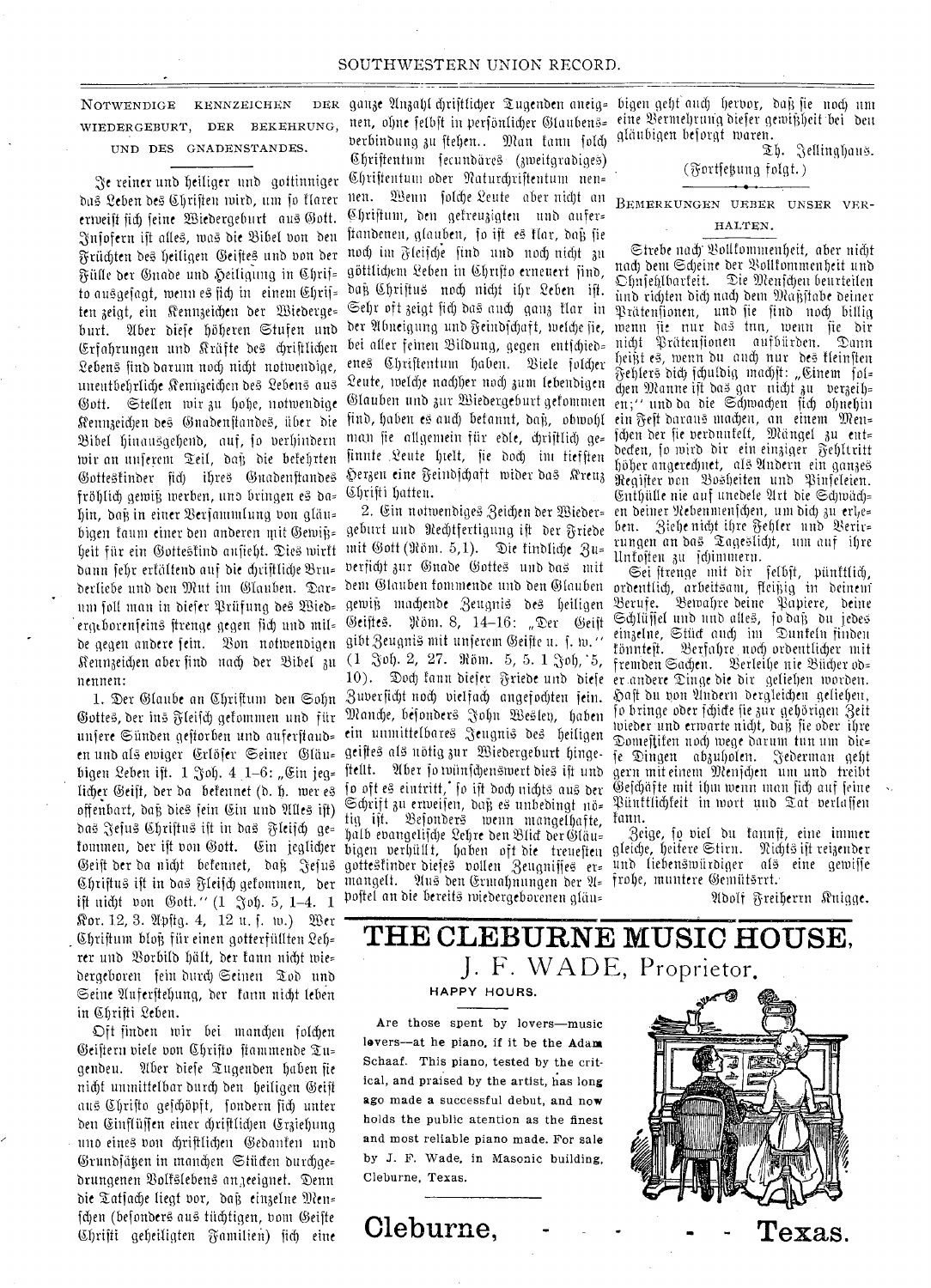#### SOUTHWESTERN UNION RECORD.

#### At the Head.

MATURALLY we all like to be<br>connected with leading enterconnected with leading enterprises. A work that stands at the back to their work. \* \* \* Who will thirty-two books in a day. While I head is one with which people desire respond to the call? Who will go was showing the books, I was prayto be identified. And such a desire is forth to labor in wisdom and grace ing that the Lord would open the a commendable one.

To be used by God in His closing and afar off?" work is the greatest honor that can matters not where or what the work to go forth and humbly labor with pleased as a boy with a new top. is, *to be used,* to become an instru-Jesus and His ministry of-holy angels ment in His hands, the result of in the canvassing work. *—New York* "Object Lessons" and one thousand which brings salvation to souls, is the *Indicator.*  most glorious thing on earth.

All this is the good canvassing work. It is a means God has Himwork. It is a means God has Him-<br>self ordained for reaching thousands<br>with the truth who otherwise would tried with the truth who otherwise would tried, but failed because they did not livered in September to the amount of go down to destruction. There are know the book they were trying to scores of our people who have real sell. talent in this direction. They can mingle with the people, and present there was no use for me to try to sell many good books containing the question; but I got into a place where truth for this time. There are young I felt that I must sell books or do men and young women who could do nothing, so I took a "Gospel Primer" a noble work for humanity by associ- and went out, and callled at three ating with them, by introducing houses, but took no orders. I came either health books or books treating hack and said to my wife, "I have more directly upon the message.

ing? There is none. "There is no I am going again." I soon found Chicago Chancellor E. Benjamin Auvassing; for it involves the performance of the highest moral duties." little book, "Steps to Christ, and I —Testimony Vol. 6, page 331.

will reveal the good accomplished by five hundred books. I had demonplacing these silent messengers in the strated that I *could* sell small books. hands of the people. Misfortune, bereavement, or other circumstances was sure I could not sell a book at four burning truths. Of course will arise to call attention to the that price. Crops were very poor, bachelors are degenerates. Anybody by reading them. Whenever you Lord had said that the books should of nature, and, as Dr. Andrews conplace one of these books into a home, be sold, and that His angels would go tinued: you place a heavenly angel there to before those who carried them and guard it.

us, we would not be so dilatory in the dered some books sent to me, it was married individual of marriageable age has work of the Lord. The Lord will not with the express understanding that no place in society or in the scheme of the excuse those who know the truth if if I could not sell them I might re-legal ties with the opposite sex will form they do not in word and deed obey turn them. I spent a number of days illegal ones. The world is better without His commands. If we make no ef- in solid study of the book, then went that kind of ties. Marriage is a good thing. fort to win souls to Christ, we shall out with it, taking "Steps" and The great men and women of the world be held responsible for the work we "Primers" with me, thinking if I might have done, but did not do be-could not sell the larger books I cause of our spiritual indolence. might the small ones. But to my before us. The enemy of souls "Object Lessons," but in many cases the SOUTHWESTERN UNION RErealizes this, and he is using every all of them, at the same house. In CORD, only 5o cents a year.

### "I Can't .Sell ,Books."

OW often we hear this said by those who have not tried, or

Are you looking for a higher call- any one. I have not sold a book, but I was one of that class. I thought books. been out canvassing, but don't tell

This work will endure. Eternity not long before I had delivered over After a little I took that precious said: found I could sell that, and it was

"If we only knew what was before faith was so weak that when I or- family and not for the individual. The un-\* \* A great and important work is surprise, people not only bought influence the people to buy. Yet my should marry. The world was made for the with the express understanding that  $\frac{100 \text{ place in society}}{100 \text{ hours}}$  or in the scheme of the Then came "Object Lessons." I

bestowed upon any individual. It shall respond to the call from on high the pay for the first book, I was as means in his power to lead the can- one case I sold thirty-three books at vasser to take up some other line of thirteen houses. I have sold from work. This order of things should forty to one hundred and twelve be changed. God calls the canvassers books each week, and as high as and the love of Christ for those nigh heart, and He did. I still did not God grant some Spirt-filled souls books, but they did. When I got believe they would ever take their

> I have delivered over three hundred seven hundred of the smaller books. In the last ninteen full days' work, I took orders for and delivered eightyeight dollars and thirty-five cents worth, and took orders to be deseventy dollars and fifty cents. So I have demonstrated that I can sell

in an attractive way some of the books; it was entirely out of the for me, and I hope that thes lines This has been a grand experience maybe a help to some others who are as weak-kneed as I was.— $H$ . W. *Pierce in the Southern' Watchman .* 

#### Marriage.

higher work than evangelistic can- that I could sell "Primers" at least. drews of the University of Nebraska **E** AST week in a lecture before the students of the University of students of the University of

> Bachelors are moral degenerates. From them emanate most of the sin and shame of the world. They are lacking in mental and physical poise. The life of no individual is complete unless he or she have a life companion of the opposite sex.

books, and many will be led to God and there was no money; but the is a degenerate who violates the laws This is a burning truth. In fact,

> Providence intended that men and women the ones whose lives were symmetrical and whose works were best for posterity-have been married.

Now is the time to subscribe for